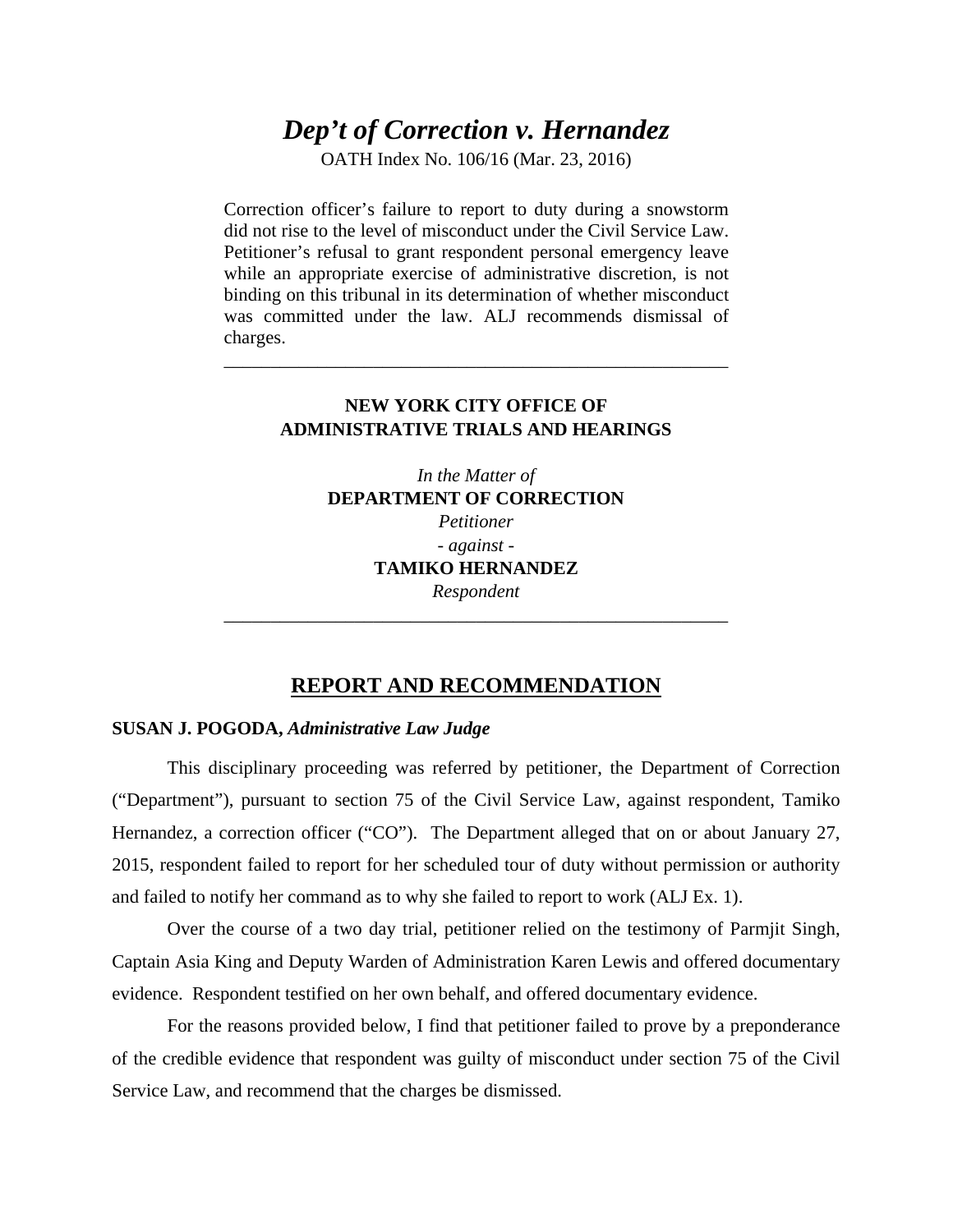#### **ANALYSIS**

 It is undisputed that respondent is a thirteen year Department employee with no record of formal discipline and was scheduled to work the midnight tour at the Rose M. Singer Center ("RMSC") on Riker's Island from 11:00 p.m. on January 26, 2015, to 7:31 a.m. on January 27, 2015. Respondent failed to report for duty, did not have permission to miss her tour, and was marked absent without leave ("AWOL"). It is also undisputed that respondent lives in the Town of Baldwin in Nassau County, New York. On January 26, 2015, in anticipation of a predicted major snowstorm, Governor Andrew Cuomo declared a State of Emergency in New York City, Nassau, Suffolk and other downstate counties and Mayor Bill de Blasio declared a local State of Emergency for New York City.

Petitioner contends that respondent was on notice of the impending snowstorm, was required to report to work during the snowstorm, and was aware of a Departmental issued teletype related to the weather. Respondent denies having seen the teletype and asserts that it was impossible for her to report for duty on the evening of January 26 and early morning hours of January 27 due to the extremely hazardous driving conditions near her home. Respondent also submits that in accordance with Department procedure, she called the command control room before and during her scheduled tour to explain why she could not report to work, and that she requested emergency leave, which was denied.

Parmjit Singh, the personnel director at RMSC, testified that in anticipation of the impending snowstorm, the acting Chief of Department issued a teletype order on January 26, 2015, at 8:00 a.m., advising the members of the Department that "A snowstorm with strong winds will move into the area and will impact New York City today and this evening" and reminding the officers of their obligation as essential staff to report for duty (Pet. Ex. 4; Tr. 21- 22, 37). The teletype indicates that officers should monitor public service announcements for weather updates and was to be read to the officers at twelve consecutive roll calls, beginning with the January 26 morning roll call (Pet. Ex. 4; Tr. 22). Mr. Singh testified that these kinds of teletypes had been issued in the past when there was a big event like a snowstorm or Hurricane Sandy (Tr. 22).

According to Mr. Singh, respondent's time sheet shows that she worked the midnight tour on January 25 to January 26 and signed out at 8:00 a.m. on January 26 (Pet. Ex. 2). Because teletypes are not read to the officers at the end of a tour, Mr. Singh testified that respondent could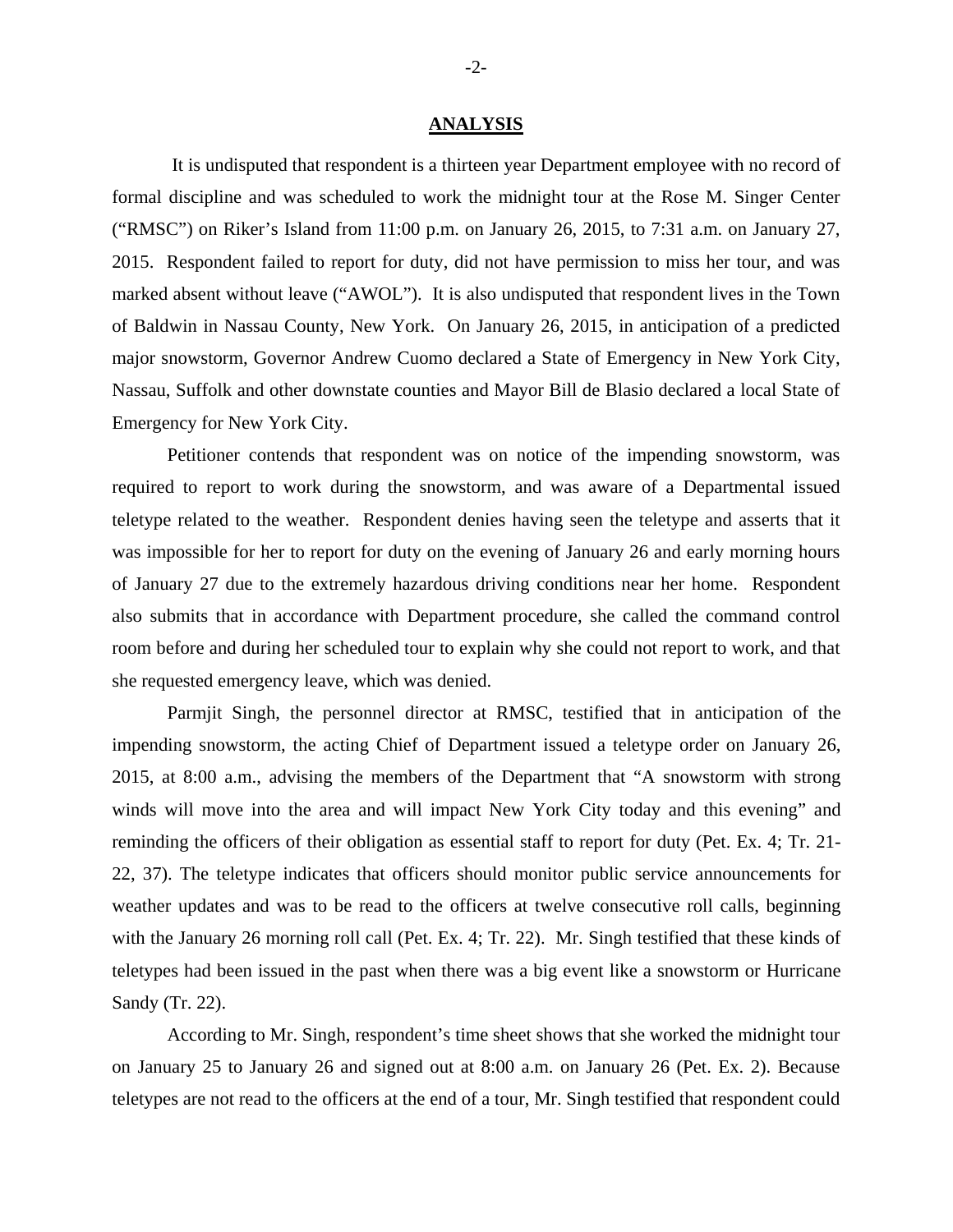not have received notice of the teletype during roll call on the morning of January 26 (Tr. 38-39). Mr. Singh later testified that respondent might have learned about the teletype because she was still at work at 8:00 a.m. on January 26 (Tr. 39). He acknowledged, however, that the Department does not have a procedure in place to inform officers who are not on duty when teletype orders such as this one are issued (Pet. Ex. 4; Tr. 38).

According to Department procedure, if an officer is not going to report for duty within three hours of a scheduled tour, she is required to call the command and request either a personal emergency day or "time due" from the tour commander (Tr. 20, 101). On January 27, however, personal emergency or time due requests were not granted because of the snowstorm (Tr. 20, 27). All uniformed members who were scheduled to report to duty on January 27 and failed to do so were written up as AWOL (Tr. 21, 101). Both Mr. Singh and Deputy Warden Lewis testified that respondent was considered essential staff and she was required to report to duty despite the snowstorm (Tr. 20-21, 99-100).

Captain King, who was supervising the B house at RMSC for the 11:00 p.m. to 7:31 a.m. tour on January 26 and the 7:00 a.m. to 3:00 p.m. tour on January 27, testified that at approximately 5:00 a.m. on January 27 she went to the control room to assist the other supervisors (Tr. 86 ). She denied receiving any phone calls from or speaking to respondent on either January 26 or 27 (Tr. 86). She conceded that respondent could have spoken to another captain (Tr. 95-96).

Deputy Warden Lewis acknowledged that due to the weather conditions, she expected that some officers would not report for duty on January 27 because they lived in different locations, and had different modes of transportation (Tr. 119-120). She noted that in the past, officers took measures to get to work during other weather related conditions, such as staying with a nearby family member, or leaving earlier for work. She stated that cots are available in the event of an emergency (Tr. 101). Deputy Warden Lewis testified that she worked on January 26 even though it was a scheduled vacation day because the Warden ordered her to report to duty (Tr. 98). She left her home three to four hours before her scheduled report time, even though it normally takes her about thirty to forty five minutes to drive to work (Tr. 99, 101).

 Mr. Singh admitted that on January 27 approximately thirty uniformed officers assigned to RMSC did not report to work (Tr. 19, 25, 27). He testified that other uniformed officers had no problems driving to the facility, although some were stopped by police officers because the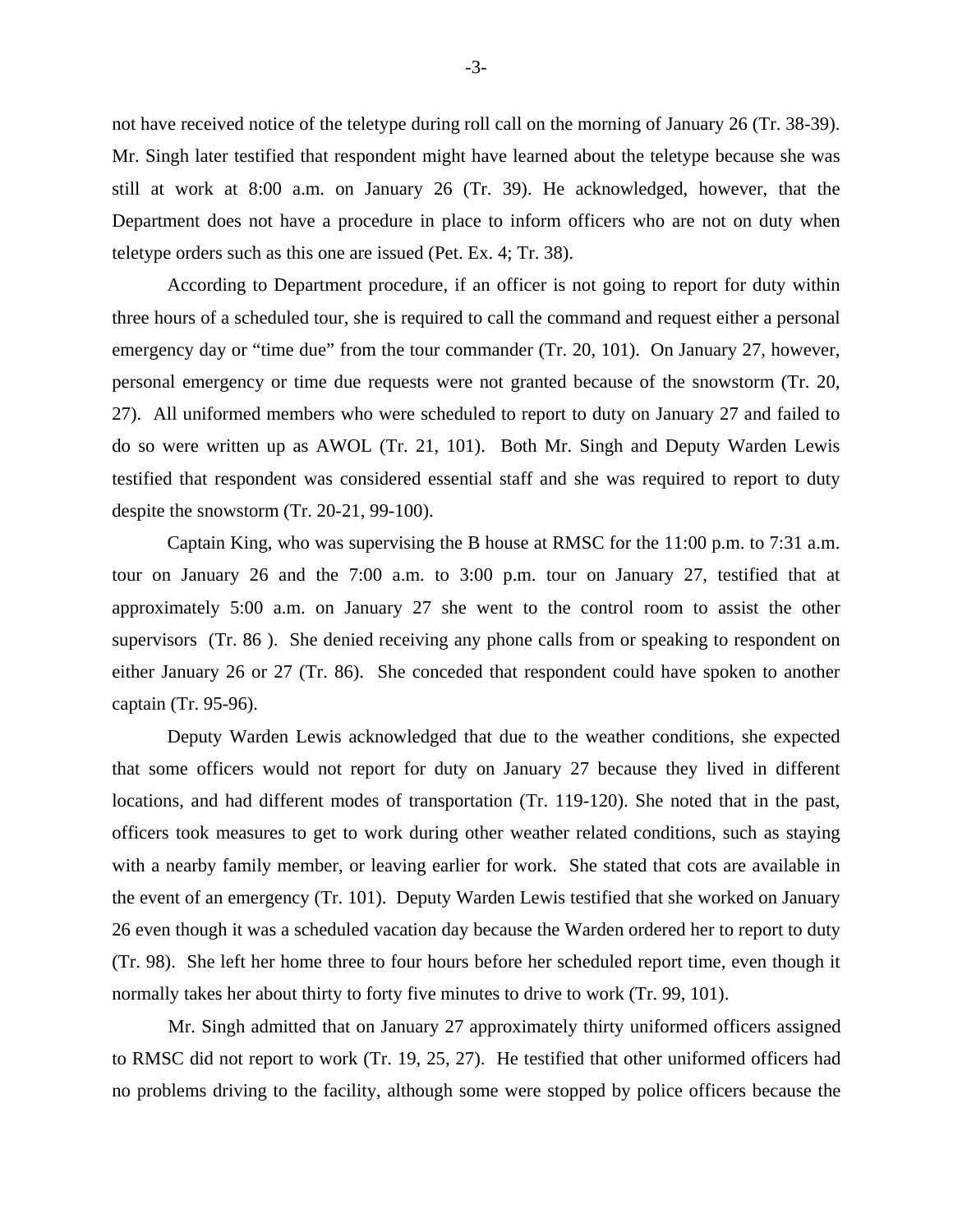roads were not safe, but allowed to continue once they produced their shields and identification. Others reported to work late (Tr. 25).

Coincidentally, Mr. Singh was one of the staff members who did not report to work on January 27, and was marked AWOL (Tr.33). He did not go to work because he was not considered essential personnel and the weather and road conditions were hazardous on Long Island and in Hicksville where he lives (Tr. 34-35). According to Mr. Singh, even though he shoveled his driveway twice there was still a lot of snow on the roads and the ground and it was "a bad day to be out there" (Tr. 35). After assessing the weather conditions in his area, Mr. Singh decided he was not going to drive anywhere (Tr. 36).

Respondent testified that she normally leaves her home in Baldwin at 10:00 p.m. to be at work by 11:00 p.m. (Tr. 63). On January 26, she went outside between 9:00 and 9:30 p.m. to clean off her 2004 Chevrolet Impala and to shovel the driveway to go to work, as it had been snowing on and off (Tr. 64- 66 ). She started the car, and drove about one or two feet but could not get out of her driveway because the snow was coming down and the streets had not been plowed (Tr. 64, 68). She went back into her house because it was cold, turned on the television, and heard that the Governor had declared a state of emergency due to the snowstorm and that the roads were dangerous (Tr. 64). The news reported that only emergency response vehicles were allowed on the roads and since she did not drive an emergency response vehicle, she thought that she could be stopped by the police and subjected to a \$500 fine and/or a misdemeanor (Resp. Ex. B; Tr. 64-66). Respondent was aware of at least one correction officer who had been stopped and fined for driving a non-emergency response vehicle (Tr. 65).

At approximately 10:30 p.m. on January 26, respondent called the control room at RMSC (Tr. 66). She testified that she spoke to Captain King for less than a minute, explaining that the weather was extremely bad, there was a state of emergency and she had tried to drive to work but could not get her car out of her driveway. Respondent requested a personal emergency but Captain King told her that no personal emergencies were being allowed (Tr. 66-68).

Respondent explained that because her request for a personal emergency had been denied, she attempted to drive to work again (Tr. 67). She cleaned her car and plowed and shoveled the driveway, but her car would not move more than a foot or two and the streets still had not been plowed (Tr. 67). At approximately 2:30 a.m., respondent called the control room again (Tr. 68). She testified that she spoke to Captain King for under a minute, informing her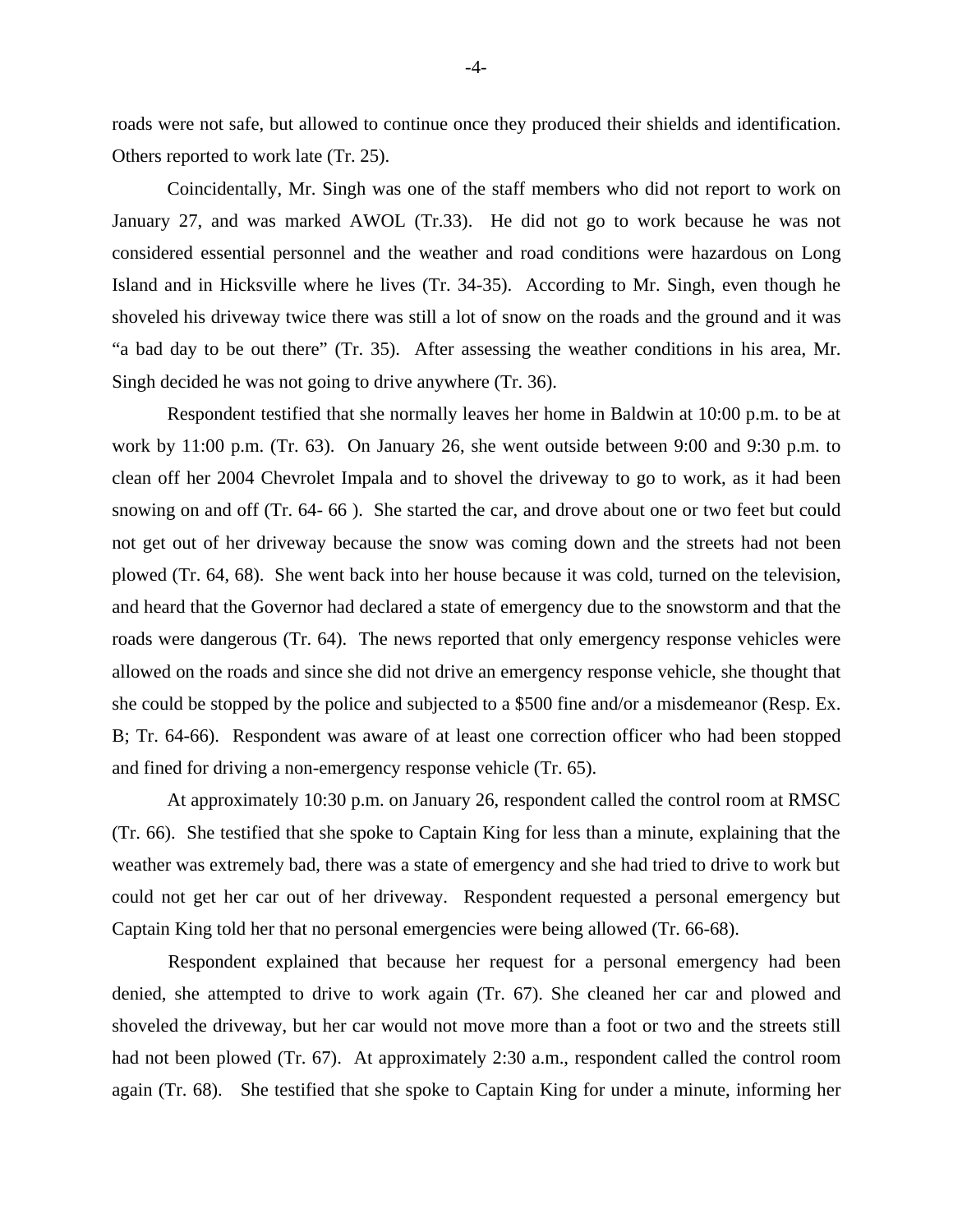that she was unable to get out of her driveway (Tr. 68). Respondent did not report for duty. Respondent submitted personal phone records showing that she made two telephone calls on January 26 and 27 to the control room phone number (Resp. Ex. A).

Respondent denied receiving notice of the January 26 Department issued teletype and could not recall when she became aware of the snowstorm other than seeing it on the news on January 26 (Tr. 76). She acknowledged she has friends and family who live in the five boroughs (Tr. 75).

Respondent testified she was physically unable to report for her January 26 to 27 tour of duty since she could not get her car out of her driveway; the roads were dangerous; the streets had not been plowed; there was no public transportation and the Governor had declared a state of emergency (Tr. 70, 74). When asked if she tried to call in sick, respondent replied, "Absolutely not because I'm not sick, so why should I call in sick" (Tr. 73-74).

## *Failure to notify the command*

 Petitioner has alleged that on or about January 27, 2015, respondent failed to notify her command about her reasons for not reporting to work (ALJ Ex.1). To the contrary, the evidence establishes that respondent notified the command and explained the reasons why she was unable to report for her January 26 to 27 tour. Deputy Warden Lewis acknowledged that the telephone number shown on respondent's personal phone log is the number for the control room.Thus, the phone call log corroborates respondent's testimony that she called the control room twice, once for 31 seconds before her tour began on January 26 and again, for 38 seconds, during her January 27 scheduled tour (Resp. Ex. A; Tr. 117-118). Indeed, based on respondent's phone records, Deputy Warden Lewis conceded that the failure to notify charge was incorrect (Tr. 118).

Respondent testified she explained her situation to Captain King, who she believed she spoke to on the two phone calls (Tr. 66-68). Respondent appears to have been mistaken about speaking to Captain King, because Captain King testified that she was not in the control room until 5:00 a.m. on January 27 (Tr. 94-95). This, however, does not detract from respondent's credibility, as it was a busy night and Captain King testified that respondent could have spoken to another captain (Tr. 96, 119).

Petitioner's attempt to discredit respondent's testimony by maintaining that respondent could not have explained why she was not coming to work in either a 31 second or 38 second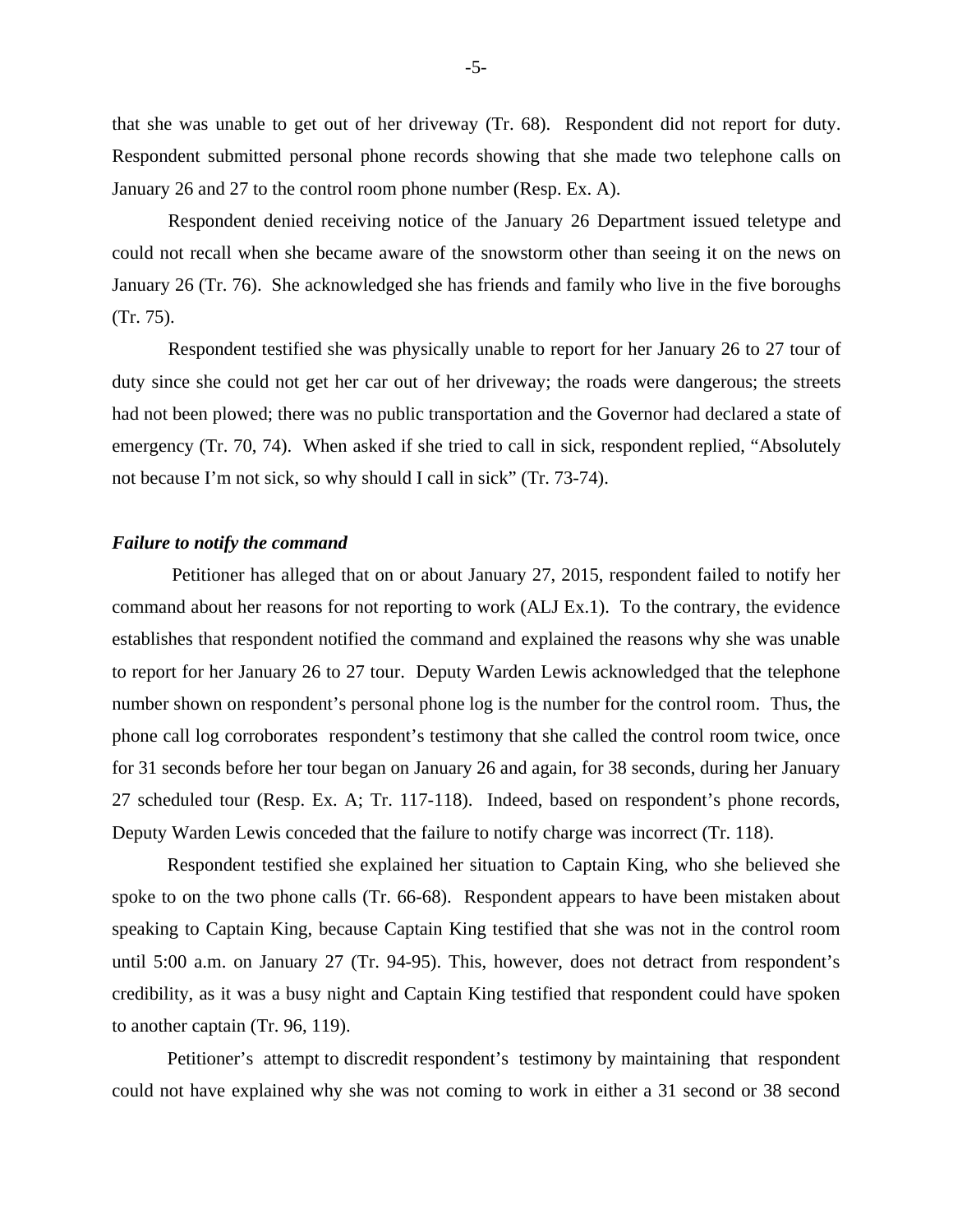phone call to a supervisor is not supported by the record. Deputy Warden Lewis admitted since personal emergencies were not being granted for respondent's tour, it was conceivable that the calls could have lasted less than one minute (Tr. 118-121). Furthermore, petitioner failed to introduce any evidence to contradict respondent's testimony about the substance of her conversations with the control room. Therefore, this charge is not sustained and should be dismissed.

#### *Failure to report for duty*

 Petitioner has also alleged that respondent failed to report to work for her January 26 to 27 tour of duty. Although it is undisputed that respondent did not report for her midnight tour of duty on January 26, 2015, the Department's refusal to grant respondent personal emergency leave, while a proper exercise of its administrative discretion, is not binding on this tribunal in its determination of whether misconduct was committed under Civil Service Law Section 75. *See Dep't of Correction v. Hertzog,* OATH Index No. 1881/01 at 4 (July 10, 2001*)*; *Dep't of Correction v. Jones*, OATH Index No. 1266/96 at 13 (Aug. 16, 1996), *modified on penalty*, Comm'r Dec. (Sept. 19, 1996), *aff'd*, NYC Civ. Serv. Comm'n Item No. CD 99-70-D (July 9, 1999); *Dep't of Correction v. Woodyear,* OATH Index No. 167/86 at 12 (Sept. 2, 1986).

It is well settled law that not every absence without leave or authority constitutes misconduct *per se*. *See Dep't of Sanitation v. Torrence*, OATH Index No. 2515/10 at 5 (July 22, 2010) (strict liability runs contrary to the basic precept that a finding of misconduct requires some showing of fault on an employee's part); *Dep't of Sanitation v. Chaudhuri*, OATH Index No. 1674/08 at 6 (May 21, 2008) ("technical rule violations do not constitute misconduct absent a finding of fault"). Rather, an employer must prove by a preponderance of the credible evidence that either the employee acted willfully or intentionally, *Reisig v. Kirby*, 62 Misc.2d 632, 635 (Sup. Ct. Suffolk Co. 1968), *aff'd*, 31 A.D.2d 1008 (2d Dep't 1969) ("Misconduct and insubordination on the part of a civil service employee implies intentional and willful disobedience"), or negligently, *McGinigle v. Town of Greenburgh*, 48 N.Y.2d 949, 951 (1979). *See also Dep't of Correction v. Ellam*, OATH Index No. 873/03 at 6 (Jun. 17, 2003) (once the employee has been charged, the issue of whether respondent committed misconduct requires some showing of fault).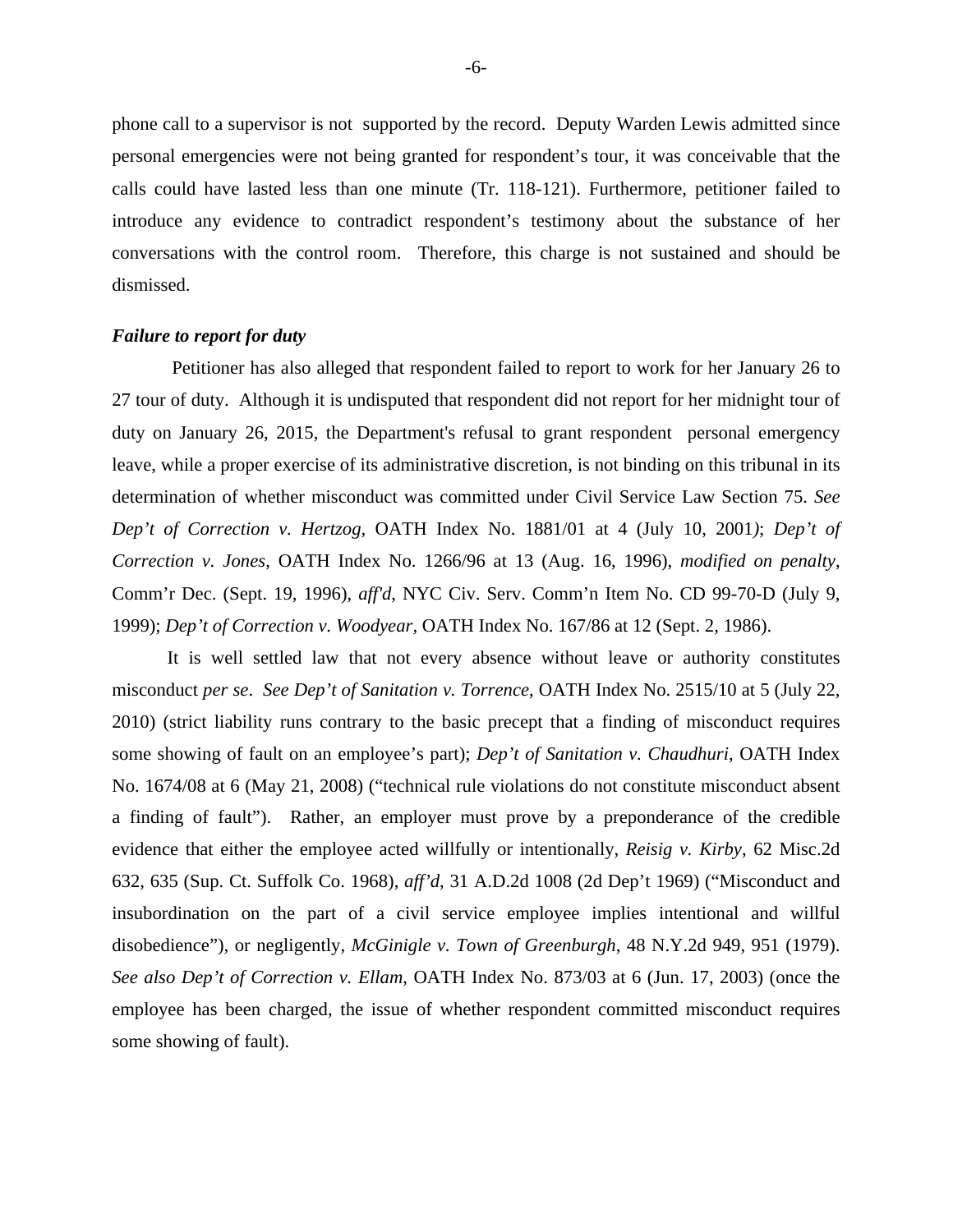A case with strikingly similar facts, *Hertzog,* OATH 1881/01, is instructive. There, Administrative Law Judge Faye Lewis found that the Department did not prove that a correction officer committed misconduct by failing to report to work during a major snowstorm. Officer Hertzog*,* like respondent, was a long-term Department employee with no disciplinary record, and he lived on Long Island where a state of emergency was declared due to a snowstorm. Officer Hertzog had been aware of the snowstorm before the end of his tour the day before. There was no evidence that he knew what the extent of the storm would be and he did not make arrangements to stay in the city. The next day he saw it was snowing, turned on the radio, and heard about the heavy snow. He called the command several times before and after his tour was to begin, as did respondent. He informed the command that he was unable to get to work, that he could not shovel his driveway, and that public transportation was unavailable. He requested a personal emergency day which was denied and he was marked AWOL. Officer Hertzog testified, as did respondent, that he did not call in sick because he was not sick.

Here, similarly, petitioner did not establish that respondent was at fault for failing to report to her tour of duty on January 26 and 27. Respondent credibly testified that she could not travel to work because of the specific weather and road conditions. Respondent shoveled her driveway twice but could not move her car more than several feet. She testified that the roads were not plowed and were dangerous, that public transportation was not available, and that she was afraid of being stopped since she did not drive an emergency response vehicle. Petitioner did not show that respondent, who lives on Long Island, would have been permitted to travel on the roads in light of Governor Cuomo's order barring travel except for emergency response vehicles.

Moreover, respondent has an unblemished 13 year record with the Department and could have avoided disciplinary charges by calling in sick, but did not do so. When asked why she did not call in sick, respondent replied that she was not sick, which demonstrates honesty and integrity. Petitioner did not rebut respondent's credible testimony that she was unable to travel to work. Indeed, Mr. Singh's testimony supported respondent's assertion that the road conditions on Long Island were not safe.

Despite petitioner's claim, evidence that other correction officers may have reported to work on January 26 to 27 is not dispositive. No evidence was submitted as to where the other officers lived in relation to the facility, how they got to the facility, what types of vehicles they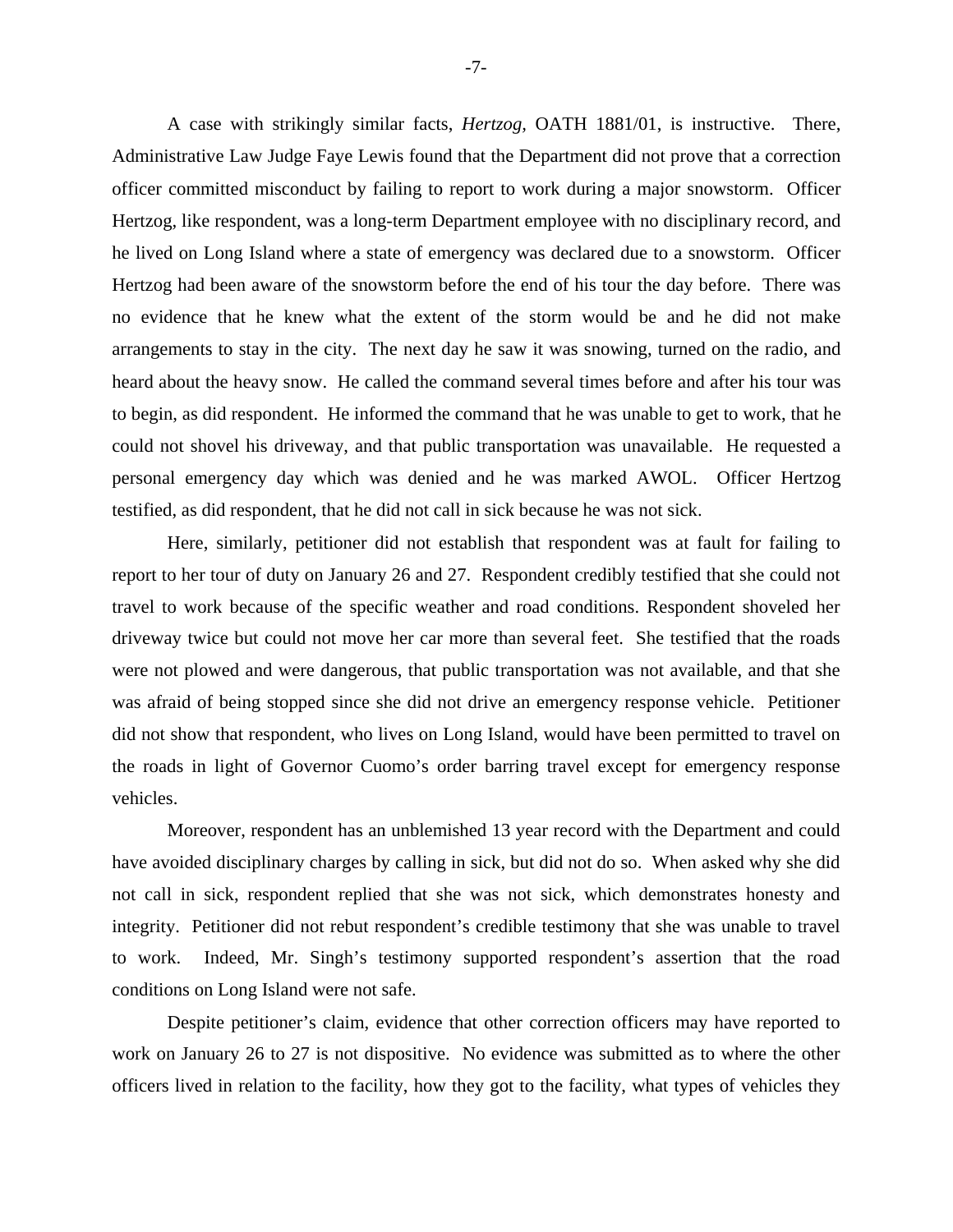drove, or whether the road and weather conditions they encountered were comparable to those experienced by respondent. Likewise, Deputy Warden Lewis was not asked what time she was scheduled to report for duty, where she lived, what kind of vehicle she drove, how long it took her to drive to the facility, or what the road conditions were during her commute on the evening of January 26 (Tr. 98). Moreover, Deputy Warden Lewis acknowledged that she did not expect every correction officer to report for duty on January 27, depending on where they lived and what their method of transportation was.

Petitioner contends that this charge should be sustained because: (1) it was conceivable that respondent received notice of the January 26 teletype before signing off her tour of duty at 8:00 a.m.; (2) respondent knew from previous weather related teletypes that essential personnel are required to report for duty and; (3) respondent did not take measures to ensure she reported for duty by arranging to stay with friends or family in New York City even though she was aware of the impending snowstorm (Pet. Exs. 4, 5, 6, 7; Tr. 24-25, 141-146).

I disagree. Respondent testified she was never informed about the winter snowstorm alert teletype that was issued on the morning of January 26, 2015 (Pet. Ex. 4; Tr. 74). I found her testimony to be credible. According to Mr. Singh, the teletype was issued at 8:00 a.m. on January 26, and would have been read to the officers during the January 26 morning and afternoon shift roll calls (Tr. 37-38). However, on cross examination Mr. Singh acknowledged that the information in the teletype would not have been conveyed to respondent because she was not scheduled to work until 11:00 p.m. on January 26 and there is no roll call at the end of a tour ( Tr. 37-38, 43).

Mr. Singh's testimony that respondent may have learned of the teletype order because she did not sign out of the facility until 8:00 a.m. on January 26 was also not persuasive. The teletype order was not issued at 8:00 a.m., as Mr. Singh testified, but at 8:08 a.m., after respondent had signed out of the facility (Pet. Ex. 4). Petitioner did not introduce any evidence to rebut respondent's credible testimony that she did not learn of the teletype before leaving the facility at the end of her tour on the morning of January 26 or before her 11:00 p.m. tour that evening. Thus, petitioner's contention that respondent was likely notified of the teletype is unsupported. Additionally, because the Department had no protocols in place to notify officers who were not on duty that a winter snowstorm alert teletype had been issued, there is no basis to conclude that respondent had notice of the teletype after she left the facility on the morning of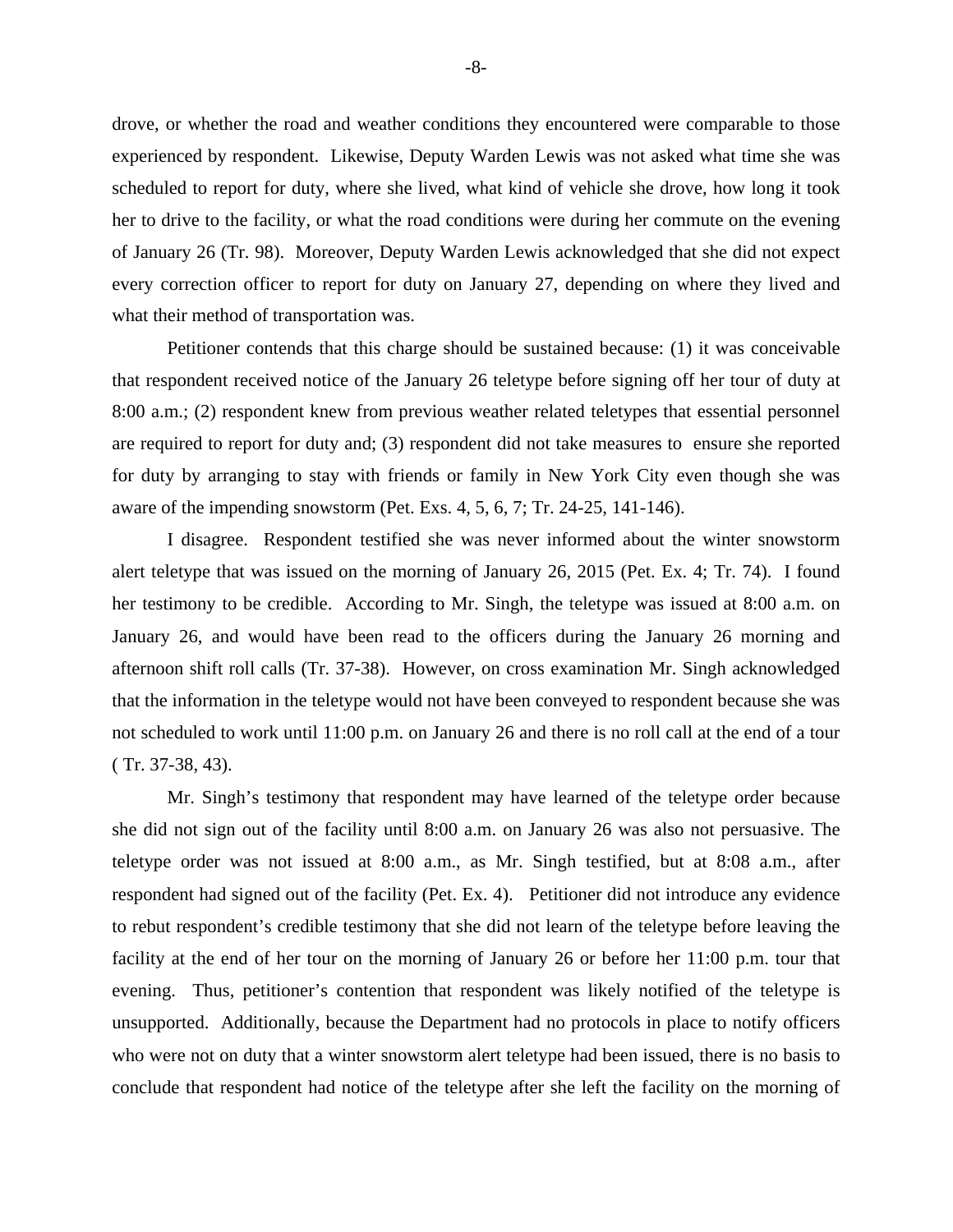January 26. *Dep't of Sanitation v. Smyth*, OATH Index No. 753/15 (Jan. 21, 2015), *aff'd,* NYC Civ. Serv. Comm'n Case No. 2015-0275 (July 17, 2015).

Petitioner also highlights that three prior Department hurricane (not snow-related) emergency preparedness teletype orders show that respondent knew she was considered essential personnel and required to report for duty during a weather related emergency (Pet. Exs. 5, 6, 7). Respondent did not deny that she was considered essential personnel in weather related situations or that she was scheduled to report for her tour of duty at 11:00 p.m. on January 26, 2015 (Tr. 75). In fact, respondent acknowledged that she reported to duty during other weather related emergencies such as Hurricane Sandy because she was physically able to drive to work (Tr. 73). However, the prior teletypes are not relevant to the issue of misconduct. Even though respondent is considered to be essential personnel, she is not strictly liable for her failure to report to work on January 26 and 27, 2015. As discussed, the credible evidence showed that she was unable to travel to work from her home on Long Island for this one tour of duty.

Finally, petitioner suggests that because respondent testified that she was aware that a major snowstorm was predicted for January 26 and 27, she should have made alternate arrangements so she could report for her scheduled tour of duty (Tr. 142). This was not compelling. The Department was aware of the extent of the impending snowstorm but did not issue the winter snowstorm alert teletype until 8:08 a.m. on the morning of the anticipated snowstorm, after respondent was off duty. The Department did not have a policy in place to inform officers who were not on duty of the snow emergency teletype (Tr. 25, 99). The Department presented no legal precedent that a failure of essential personnel to make alternate arrangements in anticipation of a snowstorm rises to the level of misconduct under the Civil Service Law.

Moreover, even assuming *arguendo* that respondent had some obligation to make alternate arrangements, there is no evidence that respondent knew what the extent of the snowstorm would be. There is no evidence as to when the snow began falling, and if it was snowing after respondent got off duty at 8:00 a.m. on January 26, either in New York City or on her way home to Long Island, such that she should have tried to make arrangements to stay closer to RMSC. *See Hertzog,* OATH 1881/01 at 9.